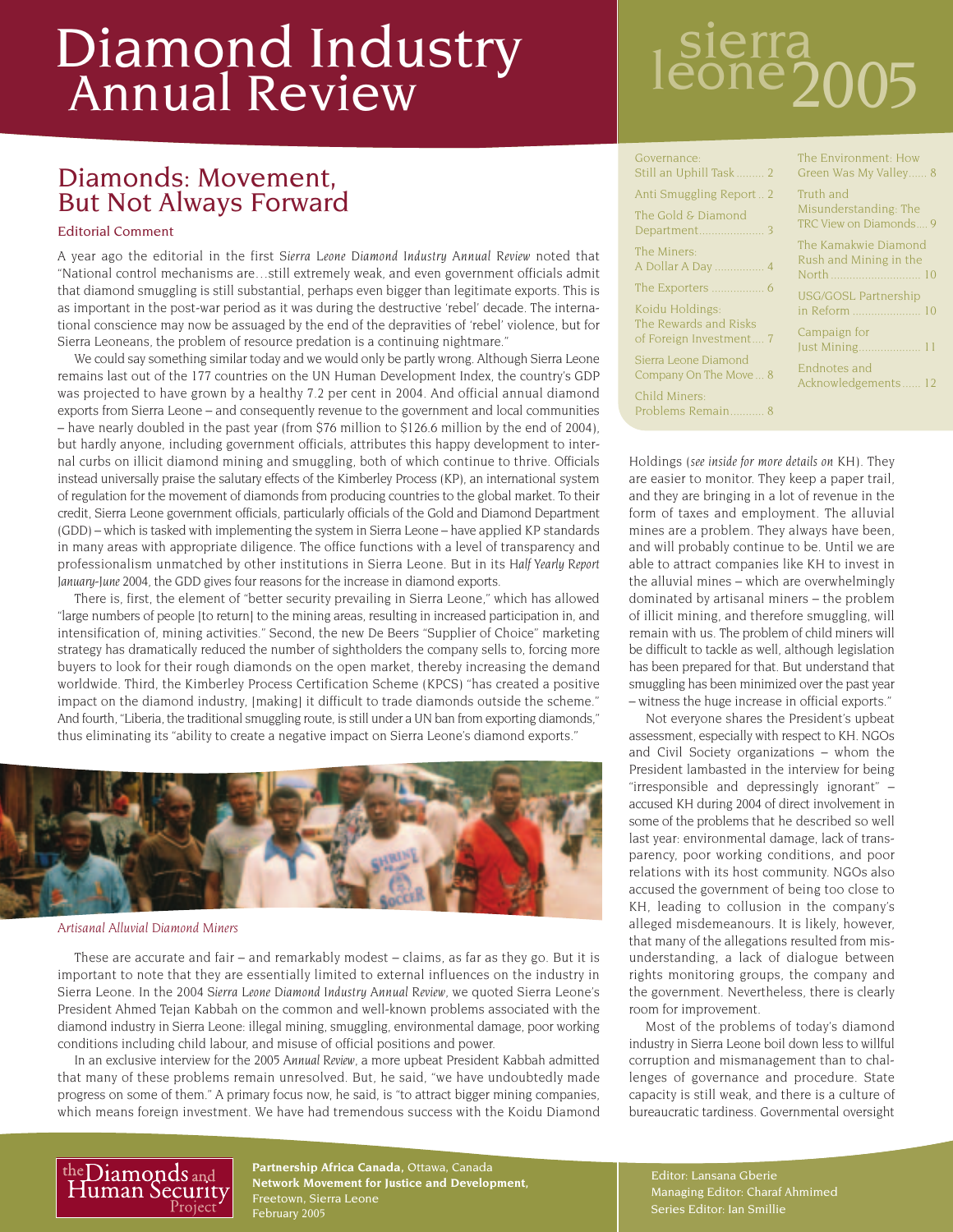in almost every matter is still significantly limited. Until there is a radical change in these respects, there will continue to be problems with the diamond industry. While the government is alive to the challenges, it ought to be seen to be working harder to improve its own capacity. Environmental and ownership laws, even where they affect powerful interests – as in the case of KH and the local authorities in Kono District – should be enforced, and should be *seen* to be enforced, which is hardly the case at the moment. The government should also initiate its own geological surveys so that diamond occurrences can be mapped and properly covered by mines supervisors and monitors – whose capacities also need to be improved. The significantly improved revenue generated by diamonds can cover some of this, and donor funding could take up the slack.

Donors like UNDP should follow the example of USAID and Britain's DFID in strengthening local capacities, including those of the United Mine Workers Union, the mines monitors and supervisors, and local communities in diamond mining areas. Public awareness campaigns should be directed towards the latter in order to deepen their understanding of the diamond industry, including its value to their communities and the potential problems it can create. There should be constructive engagement between NGOs, government and foreign mining companies. Clearly, Sierra Leone requires the investment that such companies can bring in order to develop the diamond deposits buried deep in kimberlite pipes. A transparent and constructive engagement on all sides will go a long way to ensuring that Sierra Leone's diamonds are properly developed.

### Governance: Still An Uphill Task

Sierra Leone's expanding diamond industry operates under the Ministry of Mineral Resources, one of the oldest bureaucracies in the country. The head of the Ministry is Alhaji Mohamed Swaray-Deen, a man associated with the Ministry as a professional geologist since the 1960s. He holds senior cabinet rank, and his ministry is housed in the Youyi Building at Brookfields in Central Freetown. Recently refurbished under a Chinese aid programme, the long-dilapidated Youyi Building now has an

### Anti Smuggling Report

The government of Sierra Leone should tighten airport security to combat smuggling, it should establish a strategic oversight function for diamond sector regulation and enforcement, it should establish a low-cost and strategically targeted system to "check the checkers", and it should improve data collection, coordination, analysis and decision making in the diamond sector. Those are the main recommendations from diamond security specialist Jeffrey Corkill in a report on antismuggling measures arranged by Management Systems International for USAID's Diamond Policy and Management Project in October 2004.

The report recommends better profiling and surveillance of known diamond traders, the creation of a priority departure lane for declared diamond dealers, along with a secure departure lounge, and improved cross-agency coordination in airport surveillance. It recommends better collaboration among the various government stakeholders in diamond sector regulation and enforcement, and a system to ensure that checks throughout the system are themselves being audited.

The report is critical of what it calls "poor diamond information management" between the mining areas and Freetown, "which provides significant opportunity to disguise corrupt and illicit activity." While the current methodology for reporting diamond trading transactions is, according to the report, "essentially adequate", significant flaws in the process compromise the system and the data that is collected. The report calls on the government to correct attitudes that mask an "unwillingness by certain officials to use those assets that are available in a more effective manner". It says that while there have been many changes for the better in recent years, significant further improvements will require "sustained and steady pressure" from the international donor community. The report is available at http://www.peacediamonds.org/.

almost elegant look to it. Within the Ministry, however, change has been more difficult.

The Ministry issues the licenses – mining, dealer, and export – that regulate the exploitation, sale and export of diamonds. By September 2004, it had issued 2,032 mining licenses (up from 800 last year), 251 dealer licenses (up from 135 last year), and 53 export licenses (up from 39 last year.) This is a significant increase in an industry known for its volatility, and for a Ministry known for its unwieldiness. Yet the staff of the Ministry has not been increased to cope with the new developments – to which have been added sensational new diamond finds at Kamakwie in the north of the country, an area previously untouched by diamond mining activities.

At the moment, the Ministry has only 110 Mines Wardens – professionals who map out mining areas, issue licenses, regulate mining activities, and make sure that environmental and other regulations are followed. The Ministry requested approval in 2004 for 50 new Mines Wardens, but only 31 were approved. In addition, Mines Wardens are very poorly paid. They start at a salary of Le 650,916 per annum (about US \$300), a ridiculously low figure for regulators in such a corruption-prone, high-value industry.

Then there are the Mines Monitoring Officers (MMOs). MMOs are not civil servants, and they are not professionals. Unlike Mines Wardens, they have no job security, although at \$50 a month. they are far better paid. Their job is to complement the Wardens, monitoring and evaluating the performance of diggers, dealers and exporters. They focus particularly on curbing illicit mining and smuggling. They are empowered to carry out on-the-spot checks of records and documentation relating to the buying and exporting of diamonds, but unlike Wardens, they have no powers of arrest. If they suspect criminal activity, they must call in the police. As of late 2004, there were 200 MMOs – no increase over the previous year.

There is also little improvement in the logistical plight of the MMOs and Wardens. There is a dire lack of vehicles and communications equipment. The road network connecting most of the mining areas to Freetown is bad to the point of being practically useless. Kamakwie, the centre of the latest diamond rush, is located in a remote area of northern Sierra Leone. The town, already impoverished and short of accommodation, has been overwhelmed, becoming a sprawling camp of makeshift huts with thatch and plastic sheets for roofing. Health and sanitation are problematic. The mining there is wholly artisanal, and – partly because there is a dearth of Ministry officials – highly unregulated. Although dozens of mining licenses have been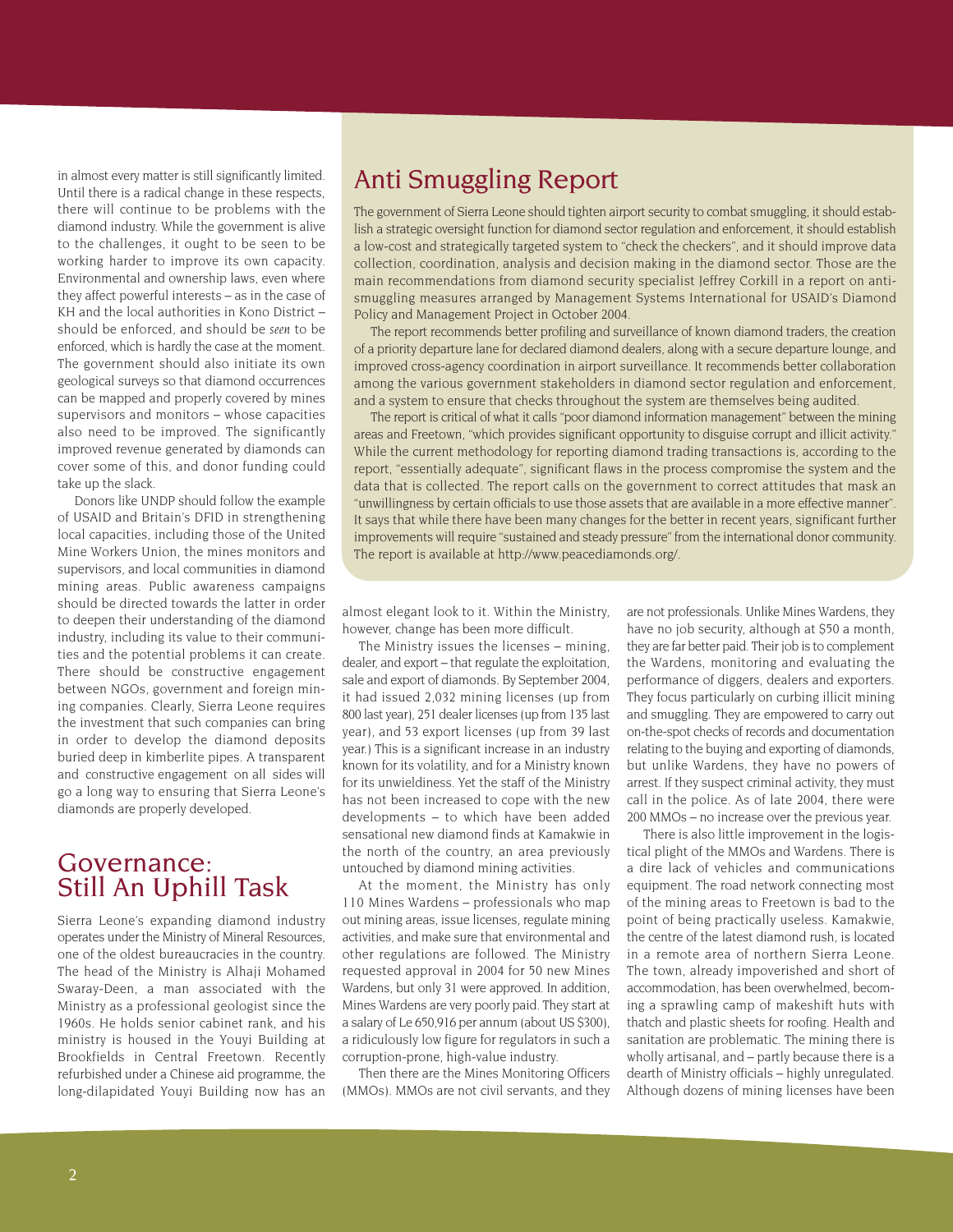## sierra<br>leone? 2005

issued covering the Kamakwie mining areas, there were fewer than half a dozen MMOs and Wardens covering the entire area in late 2004, and these were handicapped by a lack of basic equipment such as simple communications sets and motor bikes.

As part of its effort to reduce the challenges facing MMOs and Wardens, in September 2004 the government created a Precious Minerals Monitoring Team. The team, which includes eight police officers and eight MMOs, has the power of arrest, and makes on-the-spot checks all over the country. Senior Ministry of Mineral Resources officials believe that the work of the team will greatly boost the limited capacity of the Ministry and will help in curbing illicit mining activities and smuggling. Making the Precious Minerals Monitoring Team effective will become more critical during 2005 as the UN peacekeeping force, UNAMSIL, reduces its presence. From a high of 17,500 troops, UNAMSIL had been reduced to 5,500 by the end of 2004, and was expected to be cut to 3,250 by mid 2005.

Donor support has been helpful. The UK's DFID is funding the development of a *cadastre* system, which is a form of geographical/geological record keeping that will map out diamond potential and other vital information, a plan that will cost £450,000 in the coming years. DFID is also helping to pay for more training for GDD staff, and it is funding the United Mine Workers Union to the tune of £50,000 to help it set up regional offices. Funding will also be used by the Union to undertake the registration of miners, with a view to bringing them into the labour mainstream. DFID is also working with the Ministry in an effort to harmonize production and exports, which almost everyone agrees is lopsided: which is to say that there is still smuggling going on.

There has also been a change in the bureaucratic oversight of the diamond export sector. The Ministry of Mineral Resources no longer oversees the work of the GDD. The GDD now operates under the newly-created National Revenue Agency (NRA), set up by government to harmonize revenue-generating activities. Under the NRA, the three per cent tax on diamond exports (which is paid in US dollars) is now deposited in the Government Treasury account, and leones (the local currency) are paid out to the various agencies that are due them. The new system seems to be working well. The NRA has reduced staff at the GDD from 54 to 23, affecting most prominently the number of GDD staff in the Kenema office. Visitors to both offices have noted in the past that neither seemed over-worked.

While changes like these may be necessary, they are still rather remote from the traditional and more corrosive problems of Sierra Leone's diamond industry: illicit mining and smuggling. In this regard, tougher law-enforcement remains imperative. The *Precious Minerals Monitoring Team* is therefore an important initiative. Last year's *Annual Review* suggested the appointment of a "specialist police unit" that would operate "in conjunction with an international security company." It was envisaged that "intelligence gathering in both Antwerp and Sierra Leone could lead to the arrest

of some of the more prominent couriers and the confiscation of their diamonds." A few "highprofile successes," it was argued, "would add to the cost of smuggling and could serve as a major deterrent." The Precious Minerals Monitoring Team – some of whose members are said to have trained in diamond policing in South Africa – could serve as this "specialist police unit." But smuggling is an international affair, and the idea of employing the services of an international security agency remains valid.

### The Gold & Diamond Department

The Gold and Diamond Department (GDD), formerly the Government Gold and Diamond Office (GGDO), received its name change in 2004 when it was brought under the authority of the National Revenue Agency. Its functions and physical location remain the same, however.

Of the many stakeholders deemed vital by the government to the proper functioning of the diamond industry – the Ministries of Mineral Resources and Finance, the Office of National Security, the Sierra Leone Police, the Department of Immigration, the Anti Corruption



• Towns — Major Roads — Rivers • Diamonds • Alluvial Diamonds

Commission, the judiciary, civil society and independent diamond valuators – the GDD is perhaps the most visible and emblematic. Its fortunes over the past decade have reflected not just the conditions of the diamond industry but of the country as a whole.

The then GGDO was set up in 1985 shortly after Army Chief Joseph Momoh succeeded the country's long-time despot, President Siaka Stevens. The GGDO replaced a corrupted Precious Minerals Mining Company, aiming to "examine, sort, value, parcel, market and export gold and diamonds." In fact, the severely cash-strapped government could only manage to value the gems and impose a three per cent levy on them before export. The GGDO was to receive one per cent of the value of each diamond submitted, and the government two per cent. A firm of international consultants, Diamond Counsellor International, was contracted to fly to Freetown several times a year to audit and advise the GGDO. At the time, official diamond exports had slumped from a high of two million carats in 1970 to a mere 48,000 carats in 1988. Illicit mining and smuggling were rampant, and the government itself had become little more than an organized racket.

Like almost all institutions in the country, the GGDO suffered from near-irrelevance during most of the civil war period. Official exports of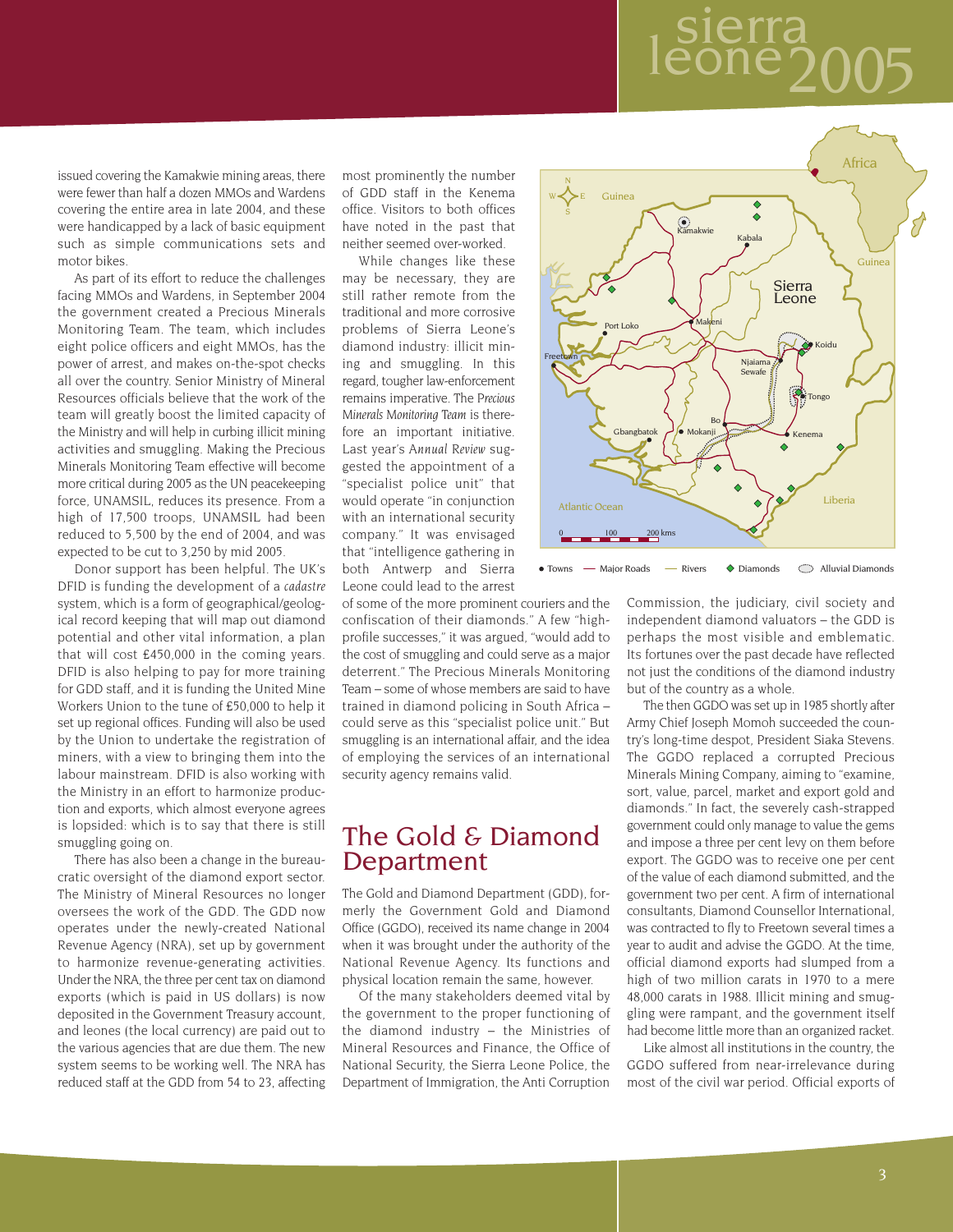

diamonds amounted to a mere \$1.78 million in 1998 and only \$1.24 million in 1999. That year, in a devastating rebel attack on Freetown, the office of the GGDO – housed at the Bank of Sierra Leone – was partly destroyed, and it relocated to a cramped office on a busy Freetown street which doubled as the law office of the GGDO's manager David Quee. It had an active staff of one – Quee himself.

Since then, much has changed. With assistance from Belgium's Diamond High Council, Sierra Leone established one of the first diamond certification systems in the world, a precursor to the system now used globally by the Kimberley Process. A revived GGDO – now relocated in its old offices at a renovated Bank of Sierra Leone – is under the management of Lawrence Ndola Myers, a former De Beers employee. Official exports have increased dramatically. Exports for 2001 totaled 222,500 carats, valued at US\$26 million, extraordinarily high compared with the war years and before. They jumped to \$41.73 million in 2002, and \$76 million in 2003, and almost doubled again during 2004. The increase in production has been complemented by a sharp increase in the value-per-carat of stones passing through the GDD: from an average of \$117 per carat in 2003 to \$183 per carat in 2004. Production from the kimberlite mines in Kono are often \$200 or more per carat.

The GDD says that the increase reflects the changed mining atmosphere following the establishment of peace, the effectiveness of the Kimberley Process, and the fact that the major smuggling route through Liberia has been shut down – in part because of UN sanctions.

The GDD, with a staff of 23, receives a 0.75 per cent share of the three per cent export tax, representing about \$1 million in 2004. Diamond Counsellor International remains the external valuator for Sierra Leone's diamonds, receiving a 0.45 per cent share of the export tax. This translated into approximately \$550,000 in 2004.

Most of Sierra Leone's rough diamonds – over 93 per cent in 2003 – were exported to Belgium, centre of the rough diamond trade. Other destinations – in order of importance – are the United States (2.3%) and Britain (less than one per cent). The diamonds are valued and taxed openly in the GDD's offices, and the results are published and are widely available.

A year or so ago, there was a fear that theft might be occurring inside the Department, and there were worries about under-valuation and possible collusion with diamond smugglers. This sort of allegation is no longer widely made, but few dispute that there is still widespread smuggling of Sierra Leone's diamonds. Estimates of smuggling in 2004 ranged from \$30 million to as much as \$170 million. Whatever the case, it is clear that, as incoming US Ambassador Thomas Hull said when presenting his credentials to President Kabbah, "many diamonds are still unaccounted for."

### The Miners: A Dollar A Day<sup>1</sup>

Sierra Leone's diamonds are of a consistently high quality, with an average run-of-mine carat value that is higher than almost any other diamond producing country in the world. Artisanal diamond mining today makes a significant contribution to the general economy of Sierra Leone. It provides work for more people than any sector after subsistence farming, and is the country's major source of foreign exchange. A 2001 study estimated that by 2006, Sierra Leone would produce 750,000 to 1 million carats of diamonds a year, with exports rising from around \$50 million in 2002 to as much as \$180 million by 2006.<sup>2</sup> The country is more than half way there. In 2003, Sierra Leone mined and legally exported

approximately \$76 million of diamonds from the alluvial fields. In 2004 the total from both alluvial and kimberlite mining was \$126.6 million.

Interestingly, only eleven per cent of the exports in 2004 resulted from industrial kimberlite mining in Kono District. The vast majority of diamond miners are in the artisanal sector – mining without much more than hand-held tools, shovels and sieves. They operate largely informally, are not regulated and have no written agreements with their employers. It has been estimated that there are between 150,000 and 200,000 artisanal diamond miners, although the actual number is probably closer to 120,000.

The value of official exports would be much higher were it not for smuggling. Unofficial government estimates place the level of smuggling at 50 per cent, and one recent study suggests that it is much higher. $3$  In addition to diamonds being smuggled out, diamonds are also smuggled *in* from Liberia and perhaps farther afield.

The structure of the alluvial diamond trade in Sierra Leone is particularly complex, as reflected in the number of players, tiers and government processes, which involve traditional authorities, local governments and the central government. On the surface, the artisanal diamond sector looks as though it is fully located within the formal legitimized Sierra Leone economy. License holders formally apply through a defined government system, which includes traditional authorities, local government and the state. The size of digging sites and the number of miners on a site are specified by the government, and superficially it appears as though license holders sell their diamonds in an open and competitive market.

The truth is, however, that large parts of the industry are informal and are, for all practical purposes, monopolized by a relatively small group of people who dictate the price of rough diamonds, reap most of the economic rewards and exploit those in the production chain below them. The reasons can be found in the lack of market knowledge among diggers and miners, limited access to capital, corruption and the ineffective application of corrective policies.

#### The Reality: Poverty Diamonds

The Sierra Leone diamond economy can be thought of as a "casino economy" for many of the people who work in it. This is particularly true for diggers and license holders. Most are gambling on finding a large diamond. In fact, both diggers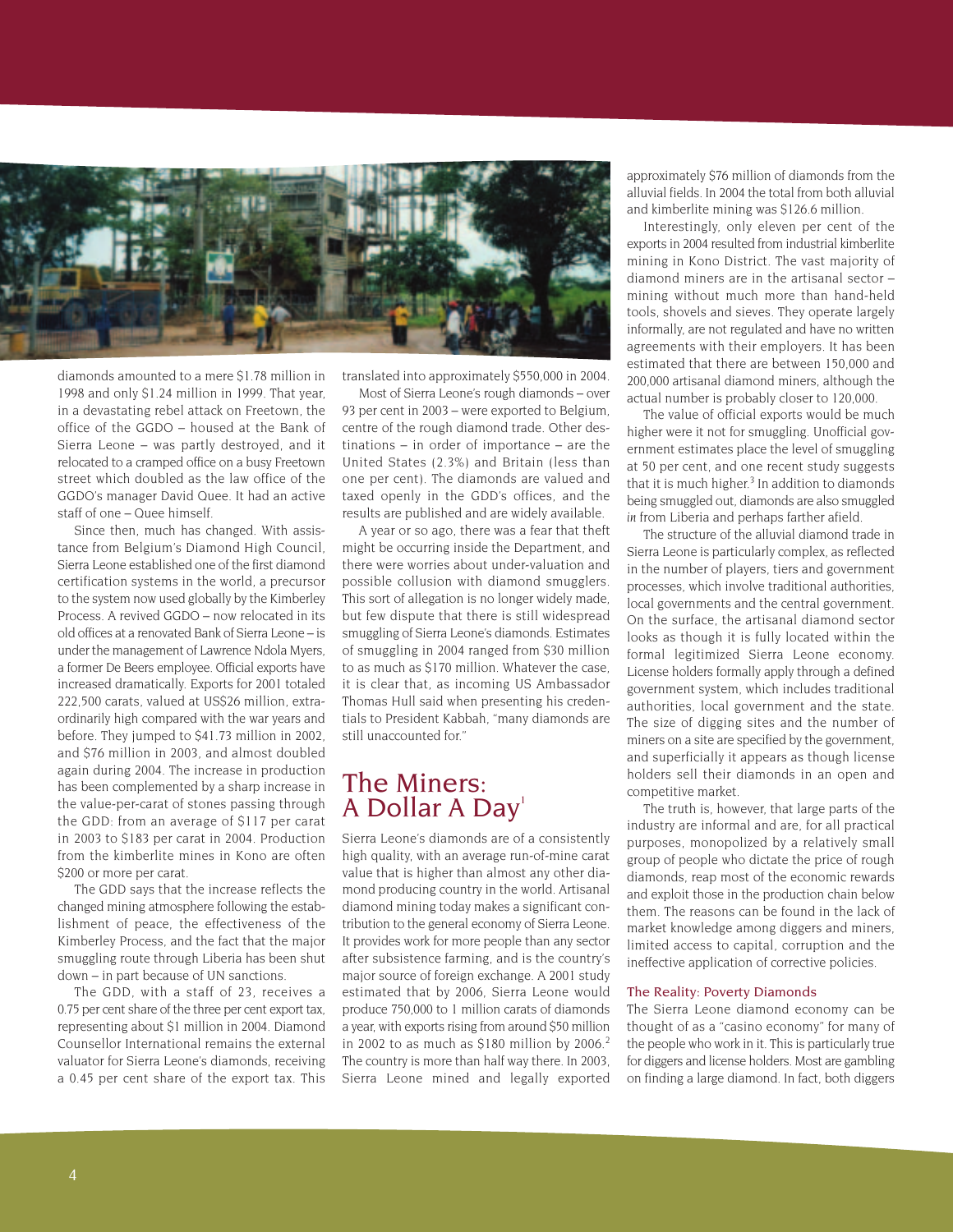# sierra<br>eone200

and license holders refer to the money they earn as "winnings" rather than salaries or profits, and the diggers appear to prefer a system of payment in which they receive little or no wages, but share in the value of the diamonds they mine.

The individuals who mine diamonds are unskilled labourers working, in most cases, with nothing more than a shovel or a sieve. Diggers normally work six days a week from 8:00 am until 5:00 pm, with a 30 minute lunch break. There are several methods by which diggers are paid, all decided by the license holder who hires them.

Casino System: License holders who prefer this system normally pay diggers between Le1000 and Le1500 (US 39-59 cents) per day and provide them with two cups of rice each day for lunch. The diggers on a given plot will also collectively share 30 per cent of the value of any diamonds mined. If 50 diggers work on a plot, each would receive 1/50<sup>th</sup> of 30 per cent of the value of the diamonds produced. Or the share may be decided arbitrarily by the gang leader. Diggers working under this system are gamblers. They work for very little money and bet on both a high return and an honest license holder.

Pay Per Win System: In some cases, diggers will negotiate the price of the diamonds they find, although this requires some knowledge of diamond values, which few have in any great detail.

Daily Wage: License holders who employ diggers under this kind of arrangement usually pay a daily wage of approximately Le5000 (US\$2) per day, plus some rice for lunch. For a 25-day working month a digger would earn about US\$50.00. Diggers receive no share in the diamond proceeds. Under this system, diggers are more likely to steal diamonds, as they have no stake in what they turn in.

Pile System: There are variations, but generally all diamond-bearing earth and gravel is separated into three piles, each "belonging" to one of three groups involved in the operation: diggers, the license holder and their supporter. Any diamonds found belong to the person in whose pile they are found.

Although there are variations, and several systems may work at once, even at the same site, historically, most diggers have preferred the casino system, "betting" on a share of the "winnings". Being a digger, however, is not entirely a gamble. Monitoring the diggers is difficult and many undoubtedly steal diamonds and sell them independently if they can.

In 2003, the Peace Diamond Alliance (PDA) (*see article, page 10*) gathered data on what diggers earn. Researching three plots and 89 diggers in some depth, they calculated that each one earned between Le3152 (US\$1.24) and Le3705 (US\$1.46) per day, based on the casino system. Monthly pay is difficult to calculate because not every digger works full time. If one assumes an average working month of 20 days, the monthly pay for these men would be between \$25 and \$30, considerably less than Sierra Leone's minimum wage of Le100,000 (US\$40). The PDA concluded, however, that the imposition of a statutory minimum wage for diggers would "place an extreme burden on mine owners". PDA has the following elements in its Code of Conduct, regarding Conditions of Service for diggers:

- In a casino system, diggers should receive three cups of rice per day plus Le700 (US 27 cents) or Le1500 (US 59 cents). The diggers' share of diamond revenue should be 30 per cent;
- In a contract mining situation, pay should be at least Le5000 (US\$1.97) per worker per day plus lunch;
- first-aid and medical treatment should be provided for all mine-related injuries and sickness;
- Housing should be provided at the mine site.

While not exactly a bonanza, these provisions, if applied, would represent a significant change for most diggers.

By far the majority of the diggers are Sierra Leoneans, many of whom have migrated to the diamond fields from other parts of the country. Although life is tough and risky for diggers, there is no difficulty in attracting them because of the lack of other viable economic alternatives, and because diamonds in Sierra Leone – as elsewhere in the world – are commonly associated with the possibility of striking it rich.

Many diggers, particularly men, view mining diamonds as a full-time job. Women are known, however, to work in all aspects of diamond mining, from digging and washing gravel, to acting as supporters and license holders. There were very few diggers who appeared to be less than 17 or 18 years of age. Informants said, however, that mines less accessible to Mines Monitoring Officers (MMOs) employ more children. One license holder said that his mine had been closed for a week because he had children working. This suggests that where MMOs have access, regulations are being enforced.

A 2002 study by World Vision surveyed 500 child miners in Kono District and noted that the children "usually got involved in mining at an early age; initially on a part-time basis, but they eventually became fully engrossed into it, thereby interfering with their education or any other option that promises a better future." (*See article on child miners on page 8.*) There were, the report noted, "those who were doing well in school but had to abandon their educational pursuit to follow their peers who transiently became rich and admirable." Eighty three per cent of those surveyed said they were directly involved in mining activities, and 8.6 per cent said they "went to the mining sites to prepare food for the miners but they spent all the day at the mining sites." Seventy-five per cent of those surveyed said they chose mining all on their own "to get money," while 15.2 per cent claimed they were engaged in mining because they had no alternative. A further 6.2 per cent claimed they were influenced into joining by their friends, and four per cent said they were sent into mining by their parents.



*Alluvial Diamond Digger*

In addition to hard work, the life of a diamond digger is one of exploitation. Written contracts and terms and conditions of work are non-existent, child labour laws are not enforced, health and safety regulations are either non existent or are ignored. Miners have no "right" to negotiate payment or conditions of work. The United Mines Workers Union has traditionally shied away from the artisanal diamond sector, but is presently making some interventions, and has registered approximately 500 diggers. It remains to be seen whether it will be able to develop the kind of influence that would be required to change the prevailing situation.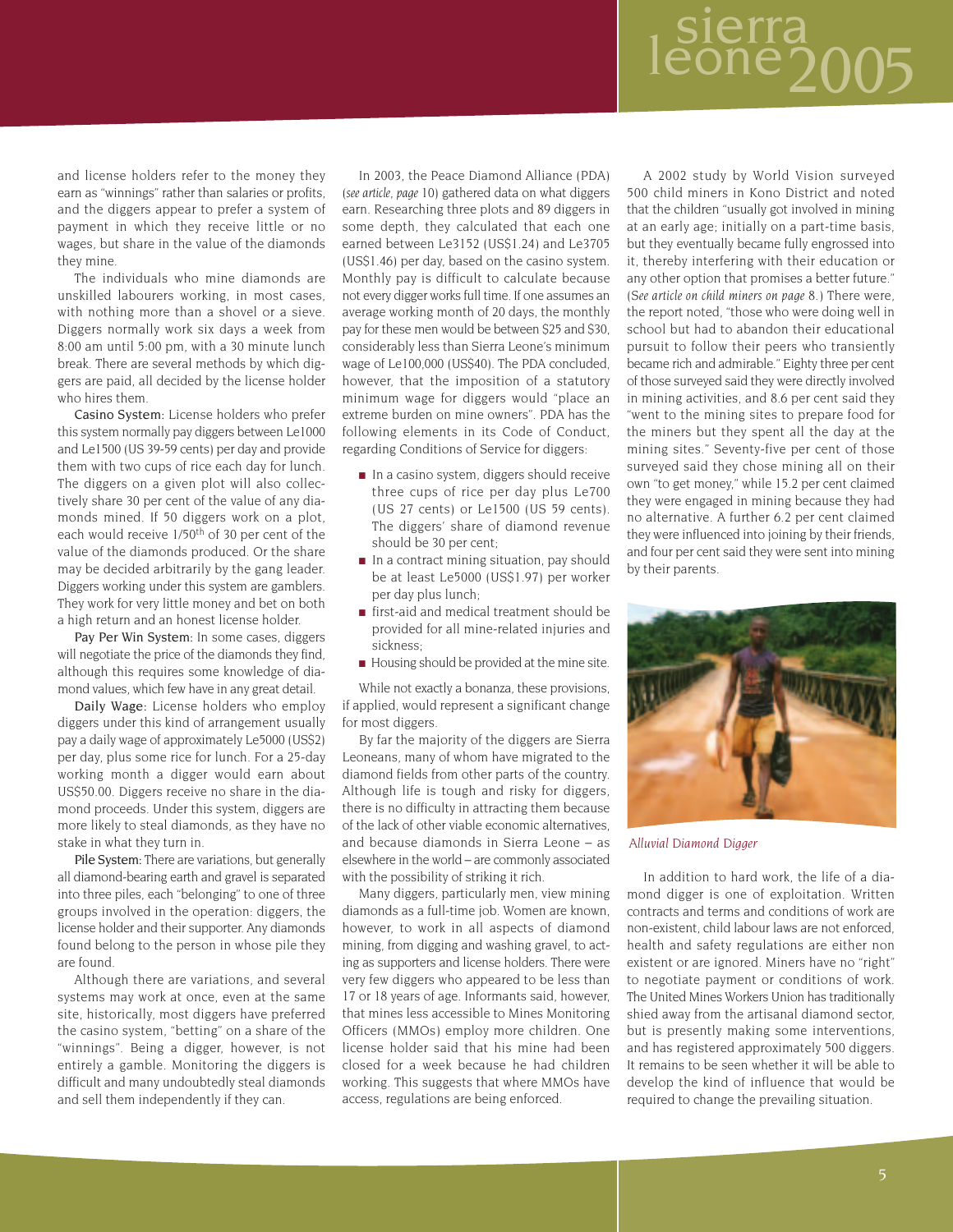### The Exporters

The 2003 Annual Report published by the Government Gold and Diamond Office (GGDO – now the Gold and Diamond Department – GDD) lists 43 licensed exporters. Of the 43, five were described as "foreign nationals". These five foreign nationals accounted for 74 per cent of all diamonds officially exported from Sierra Leone in 2003 at a value of US\$56.2 million. The 38 other exporters, classified as "indigenous citizens", exported the remaining 26 per cent, with a total value of US\$19.7 million. This demonstrates the economic power of a handful of foreign nationals.

In both 2002 and 2003 the GGDO issued two types of export license, one for a higher fee to foreign nationals and one with a lower fee for indigenous citizens. However, the GGDO admits what is common knowledge in Sierra Leone, that some Sierra Leoneans have abused the policy by acting as fronts for foreign nationals who in reality held the license. While the GGDO states that, "…this was tantamount to defrauding the state and could rob the genuine citizens of the opportunity of participation…" there have been no prosecutions for this. In 2004, the export license fee was changed to a flat rate for everyone (US\$40,000).<sup>4</sup> Foreign nationals receive a

#### Significant Individual Exporters January-June 2004

| Exporter               | Value of Exports | Percentage of Exports |
|------------------------|------------------|-----------------------|
| H.M. Diamonds (Mackie) | \$28,047,299     | 46%                   |
| Andre T. Hope          | \$11,743,542     | 19%                   |
| Sarahdiam              | 9,081,766        | 14%                   |
| Kassim Basma           | \$7,849,242      | 12%                   |
| Sima Star Co. (SL) Ltd | 3.252.277        | 5%                    |
| Others                 | 1.210.456        | 4%                    |

0.5 per cent tax break on exports of more than \$10 million, a rate which applies to exports of more than \$1 million by indigenous citizens.

In 2003, Hisham Mackie, a Sierra Leoneanborn Lebanese trader, out-performed everyone in the sector, exporting about 40 per cent of all diamonds passing through the official process in Sierra Leone. By June 2004, Mackie's company, H.M. Diamonds, had out-paced its own record, exporting \$28,047,299 or 46 per cent of the total. In 2004, however, a Sierra Leonean lawyer and businessman, Andre Hope, was following in second place. By June, Hope had exported \$11,743,542 or 19 per cent of the total. This is a significant development. In 2003, all Sierra Leonean exporters combined managed to export only \$19.7 million worth of diamonds, or about 26 per cent of the total.

Another significant development is the entry of Koidu Holdings S.A. (KH) as a player in the export sector. By the end of 2004, KH had exported 79,000 carats of diamonds worth some \$13.8 million. Despite the arrival of Koidu Holdings and the export of kimberlite diamonds, however, the artisanal sector still dominates the diamond industry, accounting for 90 per cent of all diamond exports.

### Sierra Leone Diamond Export Data

| 2002 Export Data         |               |         | 2003 Export Data |                          |               | 2004 Export Data |                 |                          |               |         |                 |
|--------------------------|---------------|---------|------------------|--------------------------|---------------|------------------|-----------------|--------------------------|---------------|---------|-----------------|
| Month<br>Amount          | Export<br>(5) | Carats  | Price/<br>Carat  | Month<br>Amount          | Export<br>(S) | Carats           | Price/<br>Carat | Month<br>Amount          | Export<br>(S) | Carats  | Price/<br>Carat |
| Jan/02                   | 1,436,570     | 20,891  | S.<br>68.77      | Jan/03                   | 4,612,174     | 37,853           | \$121.84        | Jan/04                   | 6,732,551     | 55,347  | \$121.64        |
| Feb/02                   | 1,782,849     | 16,989  | S 104.94         | Feb/03                   | 7,087,005     | 40,612           | \$174.51        | Feb/04                   | 9,956,715     | 67,192  | \$148.18        |
| Mar/02                   | 1,590,820     | 13,281  | S 119.78         | Mar/03                   | 4,827,357     | 29,566           | \$163.27        | Mar/04                   | 12.186,650    | 61,730  | \$197.41        |
| Apr/02                   | 3,772,768     | 25,762  | S 146.45         | Apr $/03$                | 7,363,137     | 45,259           | \$162.69        | Apr/04                   | 12,219,747    | 72,589  | \$168.34        |
| May/02                   | 3,241,944     | 29,781  | \$108.86         | May/03                   | 5,526,897     | 41,334           | \$133.71        | May/04                   | 9,824,063     | 49,712  | \$197.61        |
| June/02                  | 4.196.749     | 29,660  | S 141.49         | un/03                    | 7,673,862     | 56,612           | \$135.55        | June/04                  | 17.371,974    | 89,560  | S 193.97        |
| July/02                  | 4,920,889     | 37,480  | \$131.29         | ul/03                    | 5.417.475     | 37,191           | \$145.67        | July/04                  | 12,925,172    | 59,194  | \$218.35        |
| Aug/ $02$                | 4.311.833     | 32,250  | \$133.70         | Aug/ $03$                | 7,527,192     | 49,182           | \$153.05        | Aug/ $04$                | 9.689.861     | 50,172  | \$193.13        |
| Sept/02                  | 5,265,133     | 49,460  | \$106.45         | Sep/03                   | 6,828,932     | 50,068           | \$136.39        | Sept/04                  | 9,897,734     | 51,781  | S 191.14        |
| Oct/02                   | 3,770,189     | 29,450  | \$128.02         | Oct/03                   | 6,789,034     | 44,032           | \$154.18        | Oct/04                   | 9,588,852     | 46,014  | \$208.38        |
| Nov/02                   | 3,753,079     | 33,687  | S 111.41         | Nov/03                   | 5,868,077     | 35,121           | \$167.08        | Nov/04                   | 9,215,901     | 51,310  | \$179.61        |
| Dec/02                   | 3,689,308     | 33,169  | S 111.23         | Dec/03                   | 6,465,402     | 39,903           | \$162.03        | Dec/04                   | 7,052,411     | 37,152  | \$189.82        |
| Total                    | 41,732,130    | 351,859 | \$118.60         | Total                    | 75,969,751    | 506,723          | \$149.92        | Total                    | 126,652,634   | 691,757 | \$183.09        |
| Value to<br><b>DACDF</b> | \$312,991     |         |                  | Value to<br><b>DACDF</b> | \$521,409     |                  |                 | Value to<br><b>DACDF</b> | n/a           |         |                 |

The Diamond Area Community Development Fund (DACDF) returns a small percentage of export proceeds to the communities where diamonds are mined.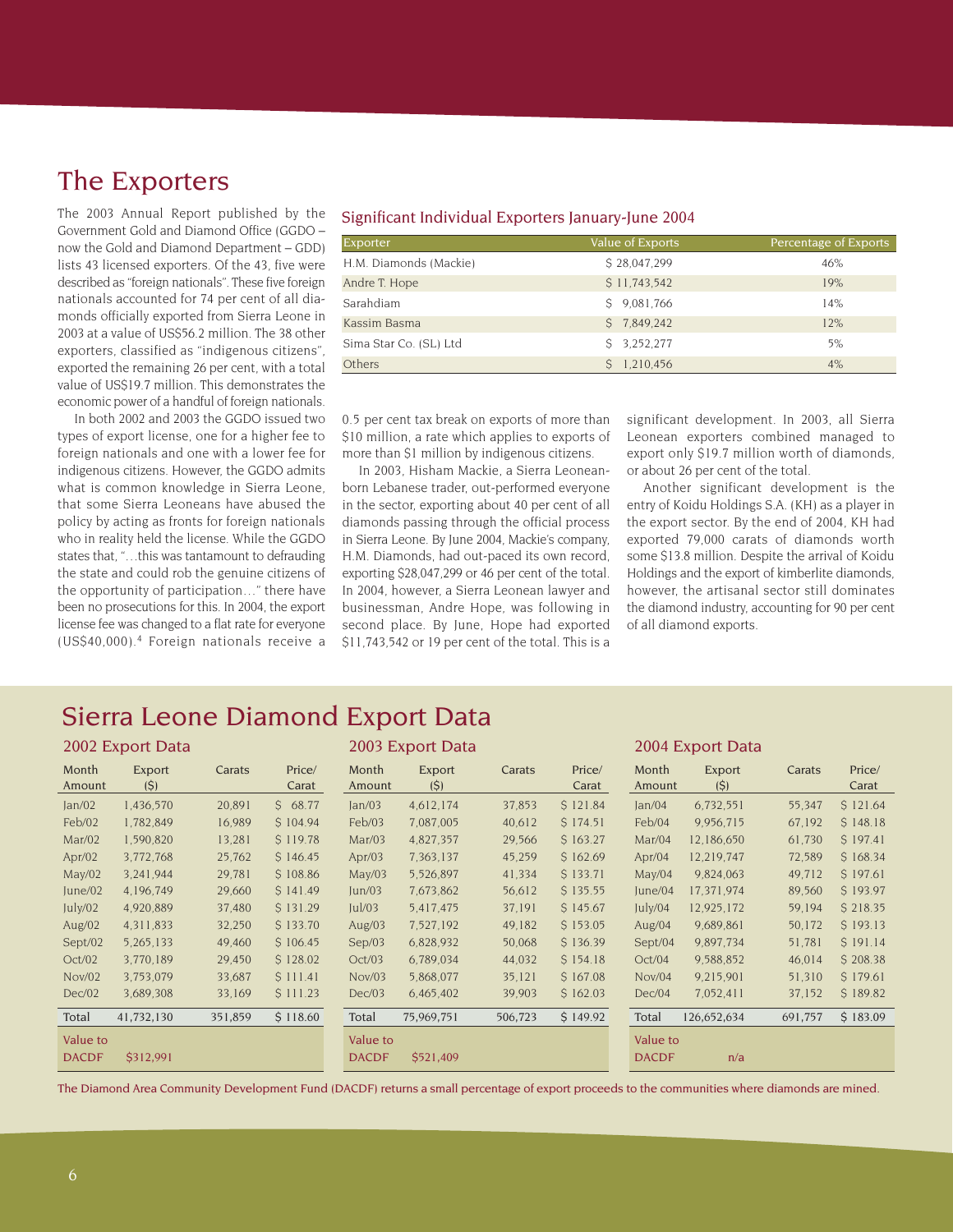# sierra<br>eone200

### Koidu Holdings: The Rewards And Risks Of Foreign Investment

A series of name changes and new investors in 2004 made "DiamondWorks" – the controversial mining company that once introduced mercenaries to Sierra Leone – a thing of the past. But the controversy that dogged the company for much of the 1990s continued. The Kimberlite mining that finally commenced operations in 2003 became known by its new name, Koidu Holdings S.A. (KH), a joint venture between Branch Energy Ltd. and Magma Diamond Resources Ltd. Branch Energy was a wholly-owned subsidiary of DiamondWorks, a company listed on the Toronto Stock Exchange, and Magma is a whollyowned subsidiary of the privately-owned, Geneva-based Beny Steinmetz Group ("BSG"). During 2004, a related company, BSG Resources Ltd., acquired a 25 per cent interest in KH and in June, DiamondWorks officially changed its name to Energem Resources Inc. Energem currently holds 40 per cent ownership in KH.

In addition to its two Kimberlite mines in Koidu, Koidu Holdings has three additional exploration properties in the country, and in June 2004, in an open tender, it was awarded a fourth at Tongo Field. The Tongo exploration area covers 89 km<sup>2</sup> and has four known diamondiferous kimberlite fissures. In January the company's Country Manager, South African Jan Joubert, announced that productivity had exceeded expectations. And by the end of August 2004, KH had exported a total of 46,000 carats valued at \$9 million, with both Koidu pipes producing run-of-mine averages of \$184 per carat.

The Company's agreement with the government, which celebrated this success nearly as enthusiastically as KH, seemed mutually beneficial. About 40 per cent of KH's profits – in the form of corporation tax (\$200,000 per annum), annual surface rent of \$25 per acre, royalties totaling five per cent of diamond sales and four per cent of precious metal sales – ultimately go to the state. In addition, the company's reasonably well-paid staff of about 400 – mainly Sierra Leoneans – can be advertised proudly in a country with widespread unemployment and poverty. KH's overall investment in Sierra Leone, says the company's Sierra Leonean spokesman Sadiq Sillah, is worth \$21 million, and it is by far the biggest diamond mining venture in the country.



*KH Operations in Koidu*

#### Enter the NGOs

The Kono kimberlite deposits were discovered in 1948, but because the alluvial deposits were still very rich, the Sierra Leone Selection Trust (SLST), which had concessions over the area, did not bother to exploit the kimberlite. In the mid-1960s, however, SLST located the exact areas of the kimberlite pipes. This was about the time that the Koidu Town Council, which would gain municipal jurisdiction over the area, was set up. A "safe zone" was mapped out covering the area of the pipes, which meant that residential dwellings could not to be built there. By the time KH arrived, however, several houses had sprung up. An Environmental Impact Assessment (EIA) commissioned by the company in 2003 stated that 284 households, containing 4,537 people, had been constructed in the company's concession area. Technically, this was illegal housing, but it appears that no one had bothered to tell the residents. In addition, the houses had been there long enough to acquire legitimacy.

KH, knowing the legal status of the concession, did not budget for a big relocation. Worse, by the time the company was ready to begin operations, local residents, no doubt sensing a potential compensation scheme, had built dozens more illegal makeshift houses within the concession area. This posed a problem. KH decided to build housing for a very limited number of residents located in its immediate operations area. By mid 2004, only 15 poorly constructed houses had been built, and many residents simply refused to move. The company nevertheless proceeded with its operations, using dynamite on its kimberlite pipes once or twice a week, with little apparent consideration for the residents.

Into the stand-off stepped human rights and environmental groups, most prominent among them the Network Movement for Justice and Development (NMJD). Abu Brima, the group's National Coordinator called the situation "a classic story of environmental injustice, of abuses across the full spectrum of economic, political, civil, social and cultural rights, and of the ways in which local people have sought to defend their rights, land, livelihood and cultures." In addition to the problem of relocation, inadequate housing and growing "high-handedness by the police", NMJD accused the company of inadequate public consultation on its Environmental Impact Assessment, and wrote a letter to World Bank President James Wolfensohn, saying so.

In March 2004, the Bank's Multilateral Investment Guarantee Agency (MIGA), which offers political risk insurance to investors in developing countries, suspended an application by KH, pending resolution of the problem in Sierra Leone.

The action caused much distress for KH and for the investment-hungry government, which quickly initiated a public relations campaign in support of the company. Community leaders in Kono District and company officials were brought together in several high-level meetings, and in September 2004, an agreement was signed between 112 people with houses in the blast zones and representatives of the company. KH agreed to pay for the relocation of their houses. *[NMJD publications on the controversy can be found at www.nmjd.org; a lengthy KH letter to the Multilateral Investment Guarantee Agency can be found at www.bicusa.org.]*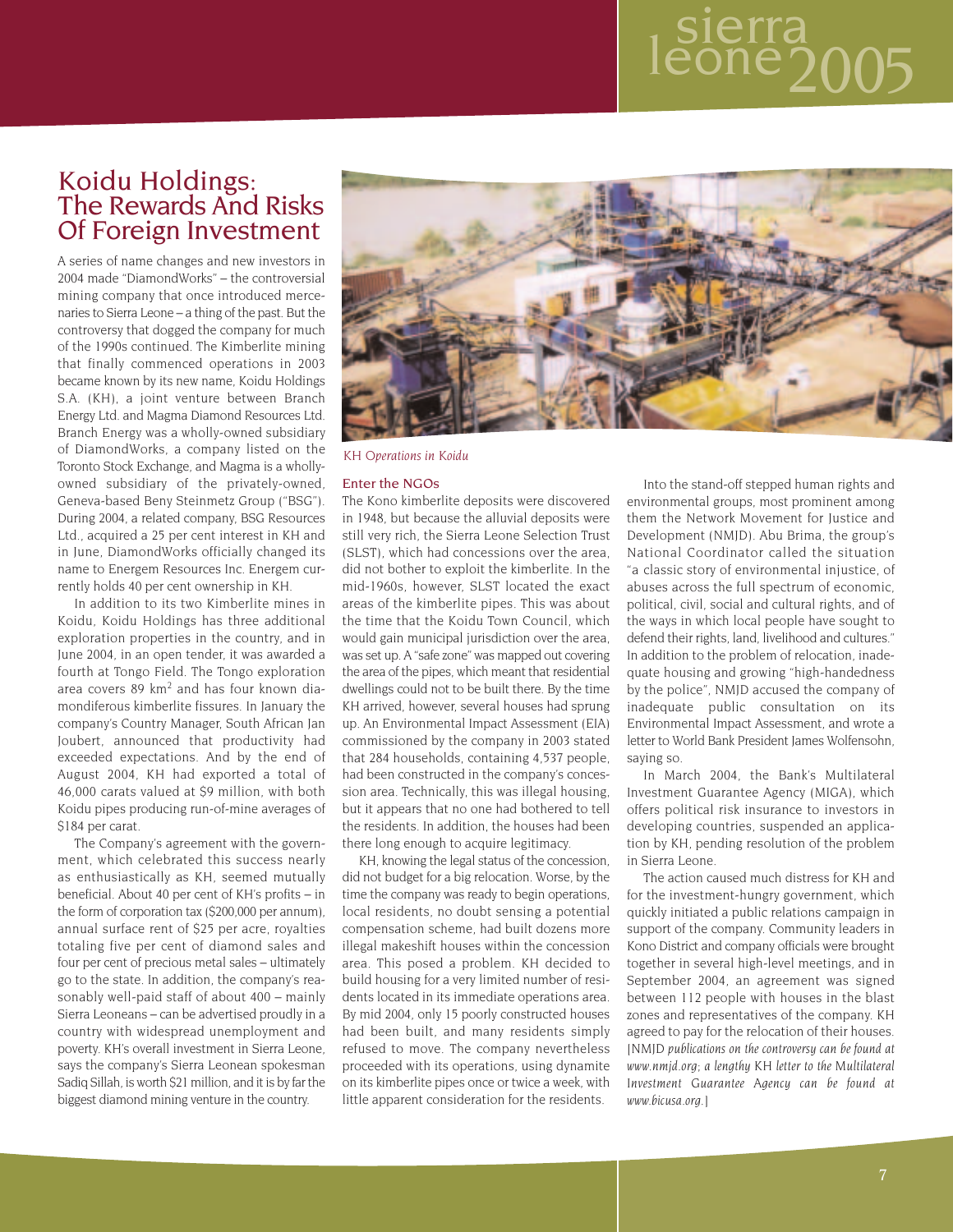### Sierra Leone Diamond Company On The Move

Sierra Leone Diamond Company Limited (SLDC), formerly Africa Diamond Holdings Ltd., appears set for some big moves during 2005. The company – which recently transferred its corporate seat to Bermuda from Canada, and has a subsidiary in London – has been active in Sierra Leone since 1996. It re-commenced prospecting and exploration programmes early in 2003, most notably initiating a series of high resolution airborne magnetic surveys over its significant portfolio of predominantly "grass roots" mineral licenses. The survey, which was approximately 40 per cent complete at the end of 2004, is the first of its kind employing modern technology targeting not only primary source diamonds (i.e. kimberlite pipes), but other precious and base metals. During 2004, SLDC completed a series of financings with Timis Diamond Corporation Ltd., whose principal, Frank Timis, is Chairman of Regal Petroleum Plc. Timis is now a major shareholder in the company, having invested over US \$12 million in 2004. SLDC had plans to be listed on the London Stock Exchange's AIM market early in 2005 and expected to raise approximately £20 million to fund its Sierra Leone activities. This will be the largest private international fundraising effort based on Sierra Leonean mineral rights in recent memory.

It is understood that the company is assisting the government to develop a modern geographic information system (GIS) in order to properly record historic and future geological data, for wider use in attracting additional foreign investment to the country. SLDC has also developed a philosophy of corporate social responsibility that is said to include various international, country and community development initiatives. These will be followed with interest. *[More about SLDC is available at www.sierraleonediamond.com.]*

### Child Miners: Problems Remain

Article 1 of the Convention on the Rights of the Child, to which Sierra Leone is a signatory, defines children to be "every human being below the age of 18 years unless, under the law applicable to the child, majority is attained earlier." The caveat provides a nebulous loophole. The recently-published *Sierra Leone National Youth Policy*, for example, considers adulthood as beginning from age 15, defining "youth" as "any Sierra Leonean (female and male) within the 15-35 age bracket." This ignores the fact that the voting age, normally taken as the age of maturity, begins at 18. The point is worth making because it bears directly on an understanding of the persistent phenomenon of child mining and other forms of abuse involving children.

A recent World Vision study of the problem of child labour in the diamond mines – an update of a study conducted by the NGO in 2002 – finds virtually no change since the subject was first investigated. "Children usually get involved in mining at an early age," the report notes, often when children are as young as six. It finds that "initially [child mining is done] on a part-time basis, but they eventually become fully engrossed in it thereby interfering with their educational or any other viable option that promises a better future…. This quest for 'quick entry' among children and youth is part of the explanation for the high school dropout rate in Kono [District]".



*Child Miner*

The study is precise about the inherent exploitation involved. "Many of [the] children [involved in mining] have abandoned all educational pursuits including acquiring vocational skills. These are children who are being used by their parents, other relatives and greedy crew bosses purely for their own selfish gains. They are clearly not in the mines of their own volition... This is clearly an act of child abuse, bordering on exploitation." The report estimates the number of children working in the diamond mines – all artisanal – at some 10,000.

Sierra Leone government officials now appear to have abandoned their former attitude of denial on the subject. Minister of Mineral Resources Mohamed Swaray-Deen says that his government takes the matter seriously – so seriously that he keeps a copy of the legislation prohibiting child labour on his desk. The problem, he says, is enforcement. Most of the children, he says, are likely to be found working in the diamond pits with their parents or other relatives. Mines monitors and wardens will thus find themselves in a difficult position. "How do you enforce the regulation in a situation like that?" the Minister asks.

One way of enforcement, of course, would be to charge a few of these exploitative parents and make an example of them. Cultural precepts – which give parents control over the lives and welfare of their children – should not be allowed to invalidate the law, especially if the precepts result in the exploitation of children. The problem then would be determining the age of the children, made more difficult by the government's imprecise definition of the age of adulthood. This should be clarified.

Local activists have suggested in the meantime that the government should develop a clear standard of guidelines on child labour, organizing sensitization programmes for mining communities on the adverse effects of under-age mining. It should also devise strategic interventions with respect to access to education and skills training for children involved in mining. In a place like Kono District, where the entire educational infrastructures was destroyed during the war years, and where life is completely dominated by diamond mining, these suggestions are highly relevant – and they deserve urgent action.

### The Environment: How Green Was My Valley

Like the problem of child labour, the environmental degradation associated with diamond mining in Sierra Leone remains a nightmare. Successive laws have been passed to address the problem, only to be successively ignored. The 2003 Core Mineral Policy, which takes a pro-business approach to the industry (stating as its objective the establishment of "an internationally competitive and investor-friendly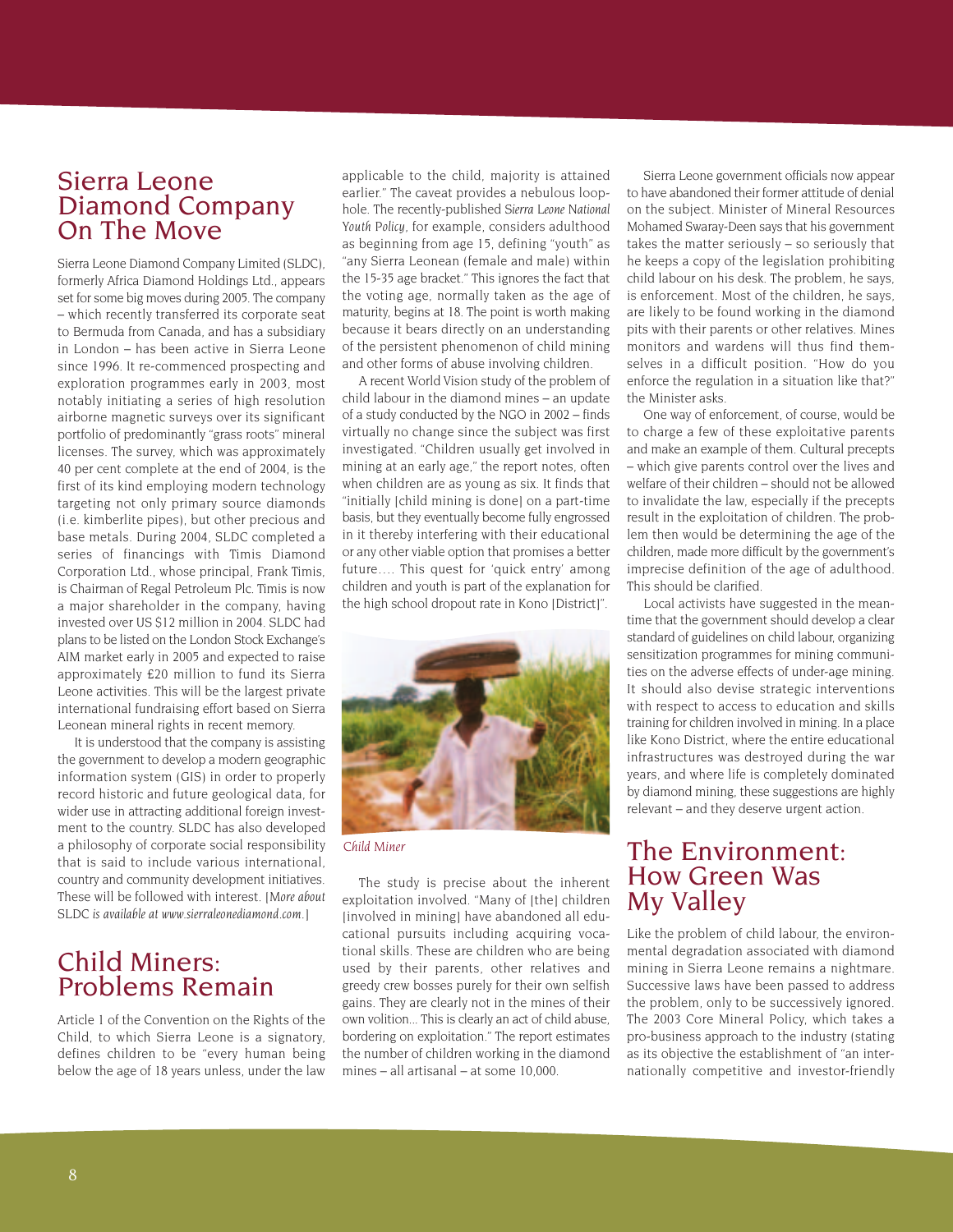# aerra<br>one20



*Environnemental Destruction*

business environment in the mining sector"), is nevertheless emphatic on the need for sound environmental policies in mineral exploitation. Its principles and objectives, the policy states, "will ensure that the development of the mineral sector is achieved in ways that will protect the environment and that are socially responsible and economically viable." The actual environmental policy is more fully enunciated in the 1994 Mines and Minerals Act, which notes that the Minister of Mineral Resources "shall take into account the need to conserve the natural resources in, or the land over which the mineral right is sought, or in the neighbourhood land" in deciding "whether or not to grant a mineral right."

If the Minister, or previous Ministers, have done this, the results hardly bear it out. An estimated 80,000 to 120,000 hectares of land have been mined out in different parts of the country over the decades, but there has been almost zero effort at reclamation. The consequences could be catastrophic, says Andrew Keilli, a mining expert and consultant. "If appropriate measures are not taken – and soon – the destruction will threaten the peace that has already been achieved." This is more than idle fear mongering. Controversy over the approach to an Environmental Impact Assessment by Koidu Holdings, the most important mining venture in the country, nearly led to violence in 2004, and the matter remains sensitive. (*See KH story on page 7*).

The Core Mineral Policy states that artisanal mining plots should not exceed 210 square yards, a requirement apparently observed only in the breach. Artisanal mining is largely unregulated, and mines often comprise several plots covering areas as large as 25 acres. The \$50 which government requires each mining license holder to pay for environmental rehabilitation is too paltry to have any impact whatsoever. In any case, a large number of artisanal miners work without licenses, in operations that are chaotic and environmentally highly destructive.

Diamond mining activities over the decades have led to the massive deforestation of entire districts, to health problems and the loss of biodiversity. The once-verdant rainforests of eastern and southern Sierra Leone have been largely destroyed, leading to the migration or extinction of entire species. Animals such as leopards, lions and elephants, once plentiful in these areas, are now virtually non-existent. Fish have disappeared from many rivers in mining districts where pollution and explosives are common. And in most mining areas, wells and bore holes often contain very high levels of mineral contaminates. In addition, large areas of arable land have been destroyed by miners, with no effort whatsoever at reclamation. All those who mine, and who benefit from mining, have a legal as well as an ethical responsibility to restore land to its original use. And government has a responsibility to enforce its environmental laws and regulations.

Perhaps the recent environmental controversy involving Koidu Holdings, which was widely covered in the media, will serve to enhance awareness of the need for sound environmental policies by others. This may, however, be just wishful thinking. The KH problem was

presented as one of a large foreign company trampling on the rights of poor and unprotected indigenes – in effect offering no lessons to the poor and unprotected about their own behaviour as artisanal miners.

### Truth And Misunderstandings: The TRC View On **Diamonds**

Sierra Leone's diamond industry, and its role in the war that ravaged the country from 1991 to 2002, was inevitably a focus of the country's South African-style Truth and Reconciliation Commission (TRC), which produced its final report in October 2004. It is a voluminous report, several thousand pages long. In a section entitled "Mineral Resources in the Conflict", the report states that the "commonly held view, both within and outside Sierra Leone, that the Sierra Leone conflict was a war fought over diamonds," is "only partly true". There were other factors, it notes, that laid the grounds for a war that would have taken place even without the existence of diamonds. The report concludes that the "exploitation of diamonds was not the cause of the conflict in Sierra Leone, rather it was an element that fuelled the conflict." It notes as well that "diamonds were used by most of the armed factions to finance and support their war efforts."

"The TRC appears to have misunderstood, and has thus misrepresented the conflict diamond issue," says Lansana Gberie, who has written extensively on the role of diamonds in West African conflicts and who appeared before the TRC in 2003. Many of those who advanced the view that diamonds were central to the Revolutionary United Front's (RUF) war efforts, he says – including Partnership Africa Canada, the UN Security Council, the Sierra Leonean, British and US governments, many academics, journalists and NGOs – never suggested that diamonds were the "cause" of the war. Rather, all stressed the financial role that diamonds came to play, and the fact that the RUF's chief foreign backers, who were crucial to the existence and continuing effectiveness of the RUF, were motivated by a lust for power,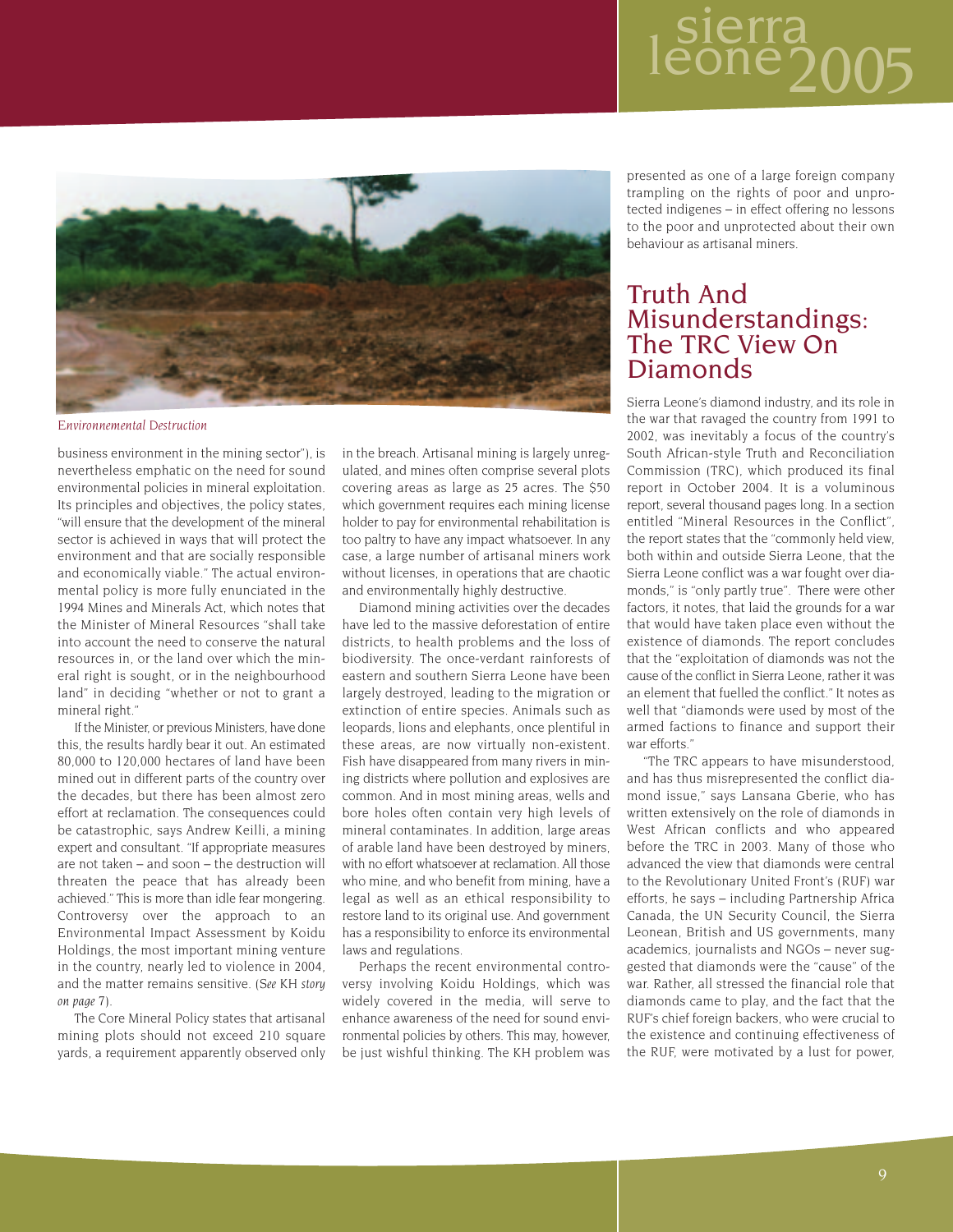and by a need for the cash that diamonds could provide. In addition, Gberie says, few ever doubted that other "armed factions" benefited from diamonds or used them to help pay for their war efforts. The government of Sierra Leone certainly used income from the diamond trade to prosecute its war effort and to run the government. And the Civil Defence Force, which fought to protect civilians, also mined diamonds to fund its activities.

Many believe, as well, that a depiction of the war as a struggle between "armed factions" is misleading. The RUF initiated hostilities, ensured their continuation through its exploitation of diamonds, and committed some of its worst atrocities after the election of a civilian government in 1996. Throughout, it remained devoid of popular support or any political motivation apart from a drive for power. Except for its foreign backers, the RUF was accountable to no one. For the RUF, diamonds began as a convenient resource, and in the end became a principal motivator for many of their fighters, leaders and their primary foreign backer, Liberian President Charles Taylor.

The Special Court for Sierra Leone, with its significant investigative resources and its need for rigorous fact-checking, has arrived at precisely this conclusion, and so have many others. In October 2004, the Court produced a witness for the prosecution, a former general in Taylor's army, who described RUF officers taking bottles filled with diamonds to the Liberian President in order to buy his support. More revelations of this sort are likely to follow, and will place the role of diamonds in their true historical perspective.

### The Kamakwie Diamond Rush And Mining In The North

Diamond mining in the Northern Province of Sierra Leone is a new phenomenon, even though diamonds were known to have existed there long before serious mining started about three years ago. Historically, with no diamond-oriented geological surveys of the region, the existence of diamonds was left to speculation and guesswork, at least on the part of the general citizenry.

The Northern Province has been known traditionally for large deposits of iron ore in Port Loko District and gold in Tonkolili and Koinadugu Districts. For many years, the exploitation of iron ore provided jobs for a large number of people, bolstering government revenue through taxes and royalties. Marampa iron mining was halted in 1975, however, because of low-grade ore and poor production. The closure was perceived by many as the beginning of the country's economic troubles.

The existence of diamonds in the North was first noted in the mid-1980s when it was rumoured that a resident of Kabatha village had found a diamond. There was a large influx of people from other parts of the country, but nothing substantial was discovered. Since then, theories about the existence of diamond deposits in the Northern region have been based on trial and error. During the decade-long rebel war, however, the Revolutionary United Front (RUF) occupied Kamakwie in Bombali District, and were reported to have engaged in serious diamond mining between 1998 and 2000. Several stories of their finds were reported in the media.



*Diamond Sieves and Shovels on Sale*

The first official mining license was issued in the North in 2002, thus legitimizing diamond mining in the region for the first time. During 2004, tens of thousands of people moved into the area, spurred by stories of a 56 carat stone said to have been valued at \$140,000. According to Regional Government Mining Engineer Sullay S. Sankoh, there is now active diamond mining going on in four of the five districts in the Northern Province. Sankoh says, however, that it is difficult to ascertain the potential of the region and the value of the winnings so far.

Nevertheless, there are indicators that small kimberlite dykes exist in the Northern Province. The Acting Deputy Director of the Geological Survey in the Ministry of Mineral Resources, Tyril Gouldson, told the *Annual Review* that the kimberlitic structure in the North points to neighbouring Guinea. The Sierra Leone Diamond Company (*see article, page 8*) is currently carrying out prospecting work around Kamakwie to assess the viability of these kimberlite dykes. Meanwhile, the ministry has issued an appreciable number of new diamond mining licenses in the Northern Province – about 60 in Bombali District by late 2004, 18 in Kambia District and two in Port Loko. Many others are in the works, and by the end of 2004, an estimated 16 dealer-agents and four dealers had set up shop in the area.

The growth in mining activities in the North is having serious socio-economic and environmental repercussions. According to the Mines Monitoring Office in Kamakwie, there is acute overcrowding in the mining areas. There have been outbreaks of cholera and other diseases related to bad water and poor hygiene and sanitation. Agricultural activities have been abandoned for diamond mining, and large stretches of arable land and swamps are being destroyed. Crime and prostitution are on the rise, and diamond smuggling across the Guinea border is said to be rampant.

### USG/GOSL Partnership In Reform Diamond Policy and Management Program

During the presentation of his credentials to President Kabbah in August 2004, newly appointed US ambassador Thomas Neil Hull III said that the US government "takes reform of the diamond sector most seriously. Diamonds can contribute to Sierra Leone's recovery or they can be a source of instability and violence." The ambassador said that "The United States will continue to assist diamond-producing communities to become more prosperous and secure by realizing a reasonable return on their resource. Illicit diamonds also fuel the corruption that undercuts democracy, and they can be exploited by terrorists who intend to harm my country and others."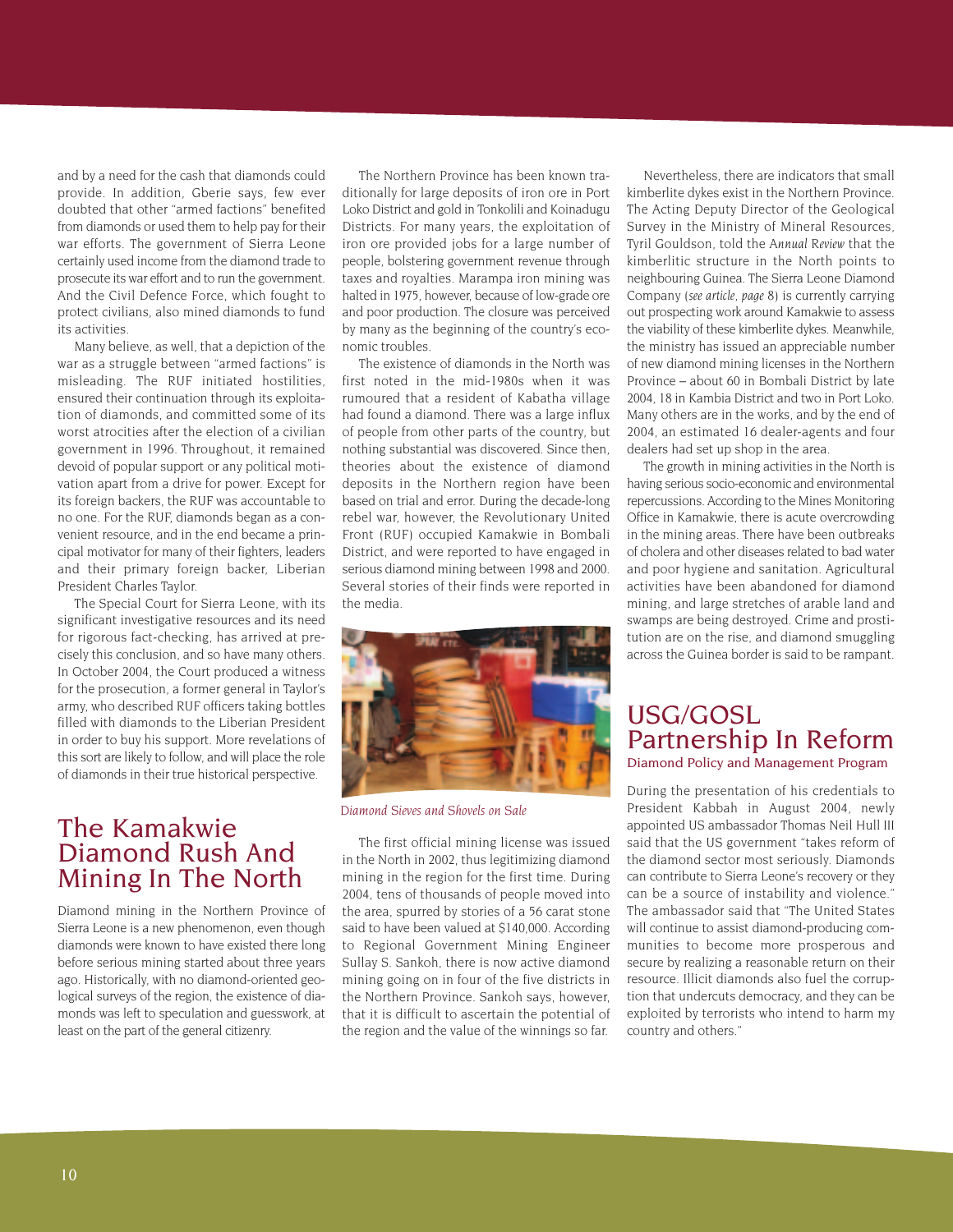# sierra<br>eone200

The U.S. Agency for International Development (USAID) programme is implemented by Management Systems International (MSI), a Washington-based consulting firm, through its Diamond Policy and Management (DIPAM) programme. DIPAM has three components. It aims first to support local and national efforts to implement policy reform in the diamond sector. This ranges from assistance in establishing and implementing the Diamond Area Community Development Fund, to working with national and traditional leaders to reclaim mined-out land for agriculture. It also works on economic incentives and a policy and regulatory framework conducive to legal diamond mining and marketing.

The second component has been the establishment of the Peace Diamond Alliance (PDA), an organization that works to improve diamond management at the local level through cooperation among government, civil society and business. The PDA was launched in December 2002, and registered as a Sierra Leonean organization in 2004. It is currently based in Kono District and Tongo Field, and there is talk of expansion to other areas. The PDA was awarded a grant in 2004 from the Communities and Small-Scale Mining (CASM) Secretariat located at the World Bank, to provide technical assistance, to fund travel to meet with small-scale operators in other countries, and to support various programmatic costs.

The third component is an innovative approach to artisanal diamond mining and marketing. Known as Integrated Diamond Management (IDM), it aims to complement traditional law-and-order approaches to combating illegality and exploitation in the diamond industry by changing the way the diamond trade is managed and marketed. DIPAM, in partnership with the Ministries of Mineral Resources and Trade & Industry, trains diggers in cooperative management, new mining technologies, and diamond valuation. It also facilitates access to finance, and aims to get better prices for mining cooperatives that agree to mine ethically and to track their production. The Rapaport Group is discussing plans to provide financing to four of the cooperatives early in 2005 for basic equipment such as shovels, sieves and pumps. The Rapaport Group will also participate in a transparent buying operation that will tentatively be monitored by the British NGO, Global Witness. By the end of 2004, 25 artisanal diamond miners' cooperatives had been registered, each with approximately 50 members. According to observers, however, the cooperatives will have to show results soon if they are to retain the enthusiasm of their members. [*Further information on DIPAM can be found at www.peacediamonds.org.*]

### Campaign For Just Mining

During 2004, the Campaign for Just Mining (CJM) continued its efforts to engage both government and the country's affected citizenry in a dialogue about the management of Sierra Leone's diamond industry. Launched in January 2000 by the Network Movement for Justice and Development (NMJD), the CJM draws its membership from a broad spectrum of civil society groups, NGOs, community organizations, trade unions, and professional bodies such as the Sierra Leone Bar Association. The Campaign's main focus is to increase civil society participation in dialogue on the mining industry, a sharp departure from the days when this subject was the sole purview of government and the private sector. In the past, for example, Sierra Leone's media rarely carried informed stories on the mining industry. Today that has changed, due in large part to the efforts of the CJM.

Among its activities, the Campaign has lobbied for a critical review of mining laws and policies. In 2002, the Campaign's analysis of existing laws was widely circulated at home and abroad. Today, with support from the World Bank and the British Department for International Development (DFID), these policies and laws are being reviewed. The Campaign's focus now is to ensure public participation and to minimize the adverse social and environmental impacts of mining. To this end it participated actively in the formulation of the country's Poverty Reduction Strategy Paper. It has also been a vocal critic of what it views as rushed and inappropriate foreign investment in the mining sector. In spite of its disagreements with government, CJM has been appointed to represent civil society on the Law Reform Committee on the mining sector.

CJM was instrumental in the establishment of the Diamond Area Community Development Fund, which in 2004 was expected to return almost a million dollars from the diamond export tax to the communities where diamonds are mined. Today, a wider National Advocacy Coalition on Extractives (NACE) draws its membership from CJM, from human rights and environmental NGOs, the Anti-Corruption Commission and the Ministries of Mines and Mineral Resources and Local Government. Going beyond diamonds, NACE recognizes that extractive industries are a key to the country's governance, human rights, peace and development.



*A Meeting of the Campaign For Just Mining*